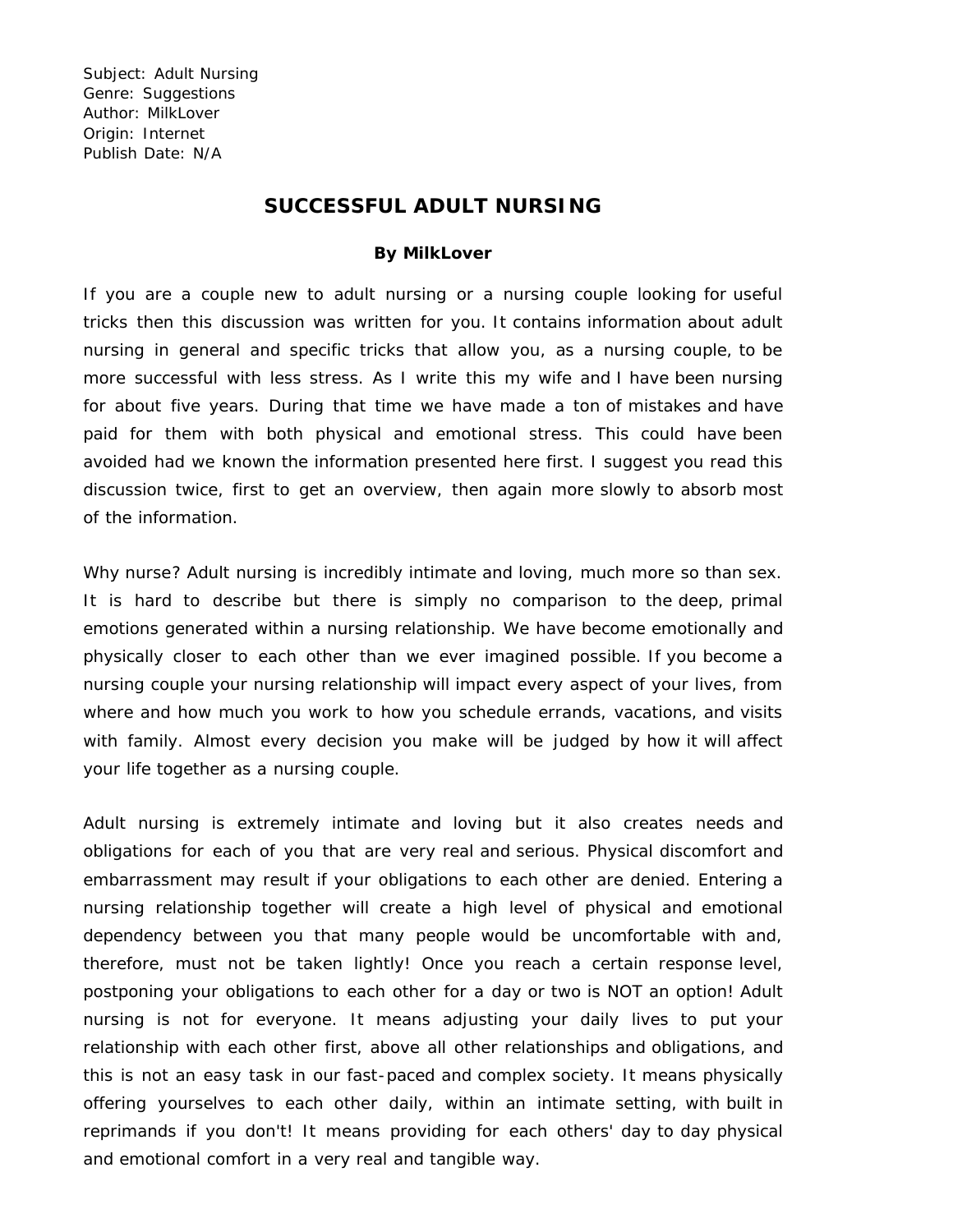In some ways adult nursing sounds pretty horrible, doesn't it? It really is not because the positive benefits of nursing together far outweigh the negative aspects, and the negatives are easy to avoid if you know how. One day you will realize that you would prefer to spend time together, alone with each other, rather than do almost anything else. Adult nursing is a lot like riding a bike. When you first try you fall, then one day you get your balance and you hardly ever fall again. Just remember a few simple tricks and together the two of you will become a successful nursing couple.

How do you, as a nursing couple, measure your success? If you read some of the posts on this site and others you might get the idea that success is ONLY achieved if a measurable quantity of milk is produced. To this end some people are using drugs and pumps and working overtime to reach their goal. This is fine if that is what you wish to do, but why work that hard if it is not necessary to be successful? It all depends on how you measure your success.

Remember, it is about commitment and intimacy, not about milk. If you are a nursing couple and you measure your success in intimacy and loving commitment to each other, then you can be successful without producing a single drop of milk. You can be committed to each other, have a closer & more intimate relationship with each other, and have a physical NEED for each other by nursing up to a state of partial lactation, rather than full lactation. This will give you most of the positive effects of nursing together without some of the negatives.

When my wife and I started nursing she was very concerned that she might leak. She is a business woman and didn't want the possibility of embarrassment. I also work a lot of hours more than 30 miles from home, so nursing 3 or 4 times a day was not an option. Our social schedule varies too, and there are times when nursing twice a day is not practical for more than a few days. We decided that pumping was also not an option because we are doing this for us, not for a pump! So with these realities in place what did we do? Our schedule dictated nursing only once or twice a day, depending on our activities. We made a lot of mistakes, but we learned a lot by trial and error.

We have found that it is relatively easy to reach a level of partial lactation and maintain that state. The primary requirement is REGULARITY over time. Together, you must pick a regular schedule you can stick to and stick to it like glue. Do not vary this schedule more than 10% and you will be pleasantly surprised with the results. Gauge her state of lactation by being aware of her physical responses. Here are 10 lactation indicators in roughly the order they will occur.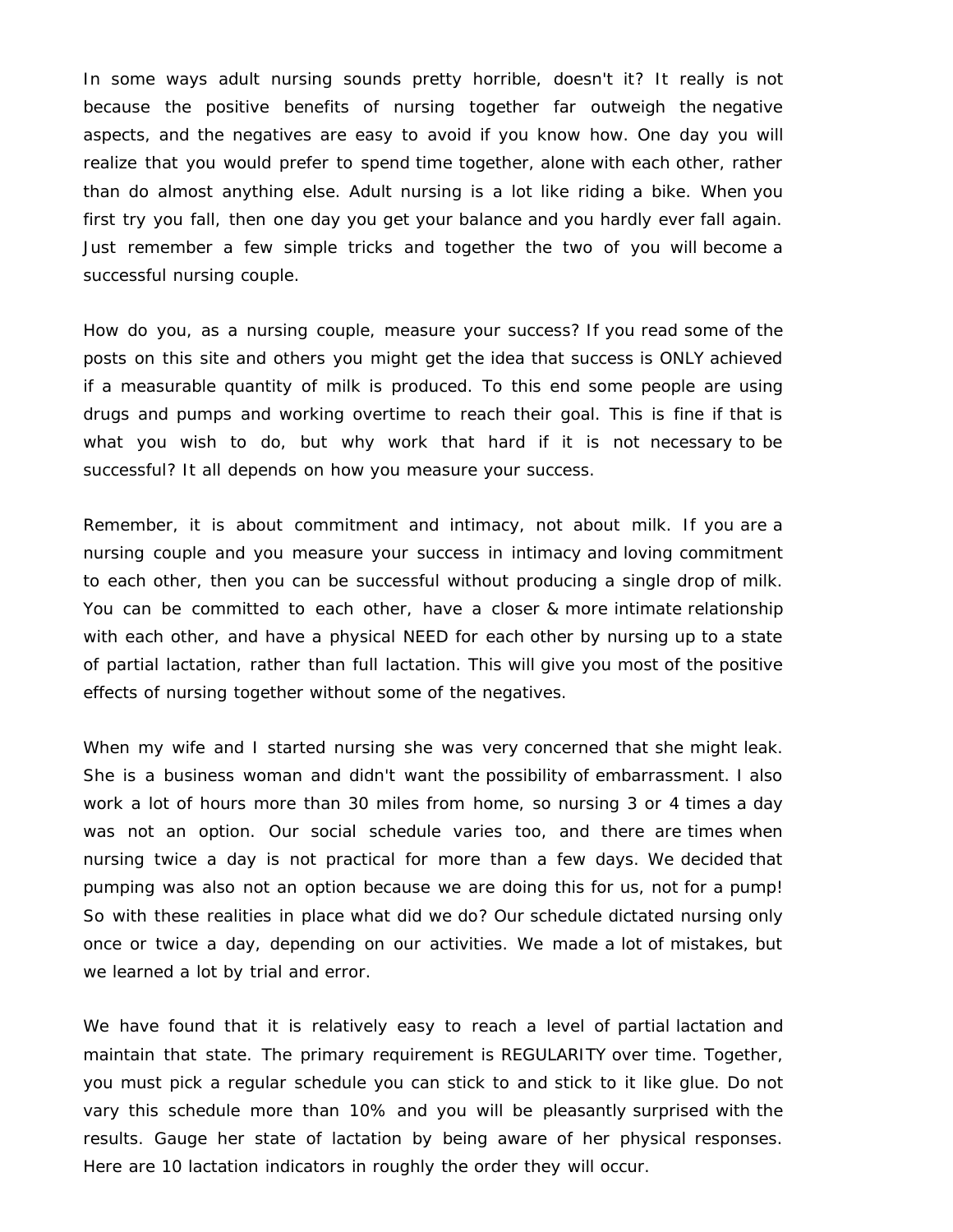- 1. Her breasts "feel" softer after a nursing session.
- 2. He "feels" her fluid on his tongue while nursing.
- 3. Her bra cup increases one size (buy new bras).
- 4. She becomes uncomfortable if a nursing session is skipped.
- 5. He swallows her fluid occasionally while nursing.
- 6. Her bra cup increases one size (new bras again).
- 7. He swallows her fluid regularly while nursing.
- 8. She will leak if a nursing session is skipped.
- 9. Her bra cup increases one size (more new bras).
- 10. She can hand express and spray milk.

Each of these items is a measure, or level, of her lactation response. Item 4 is a major milestone that demands a higher level of commitment from each of you. If she becomes physically uncomfortable if a nursing session is skipped, then he must be more readily available to her, and she to him, to maintain her comfort. At this time she will be unable to express milk on her own so she cannot relieve herself even if she tries. This, by itself, means that partial lactation is in some ways more demanding than full lactation. Item 8 is another milestone because it adds the possibility of embarrassment and inconvenience to your relationship and you must be even more committed to each other to keep your private life private.

If her response level reaches item 10, then she is fully lactated and now has the option of expressing or pumping occasionally instead of nursing if she chooses. This will give you more flexibility and perhaps allow adding sessions to your schedule that you couldn't support at lower levels because you could not be together every time she would need relief. Be careful! Skipping a session now will mean completely soaked clothing and could also contribute to very painful engorgement!

We now nurse once a day on a limited schedule so how are we doing? We are currently at level 6 but we were at level 4 for a long time. Level 4 is a good place to be. It gives you all of the closeness of nursing together along with a physical need to be together. We could stay at level 4 forever and be happy together but recently we learned the tricks necessary to move up without working too hard. These tricks are simple and they work well, but you have to understand why they work for them to be useful.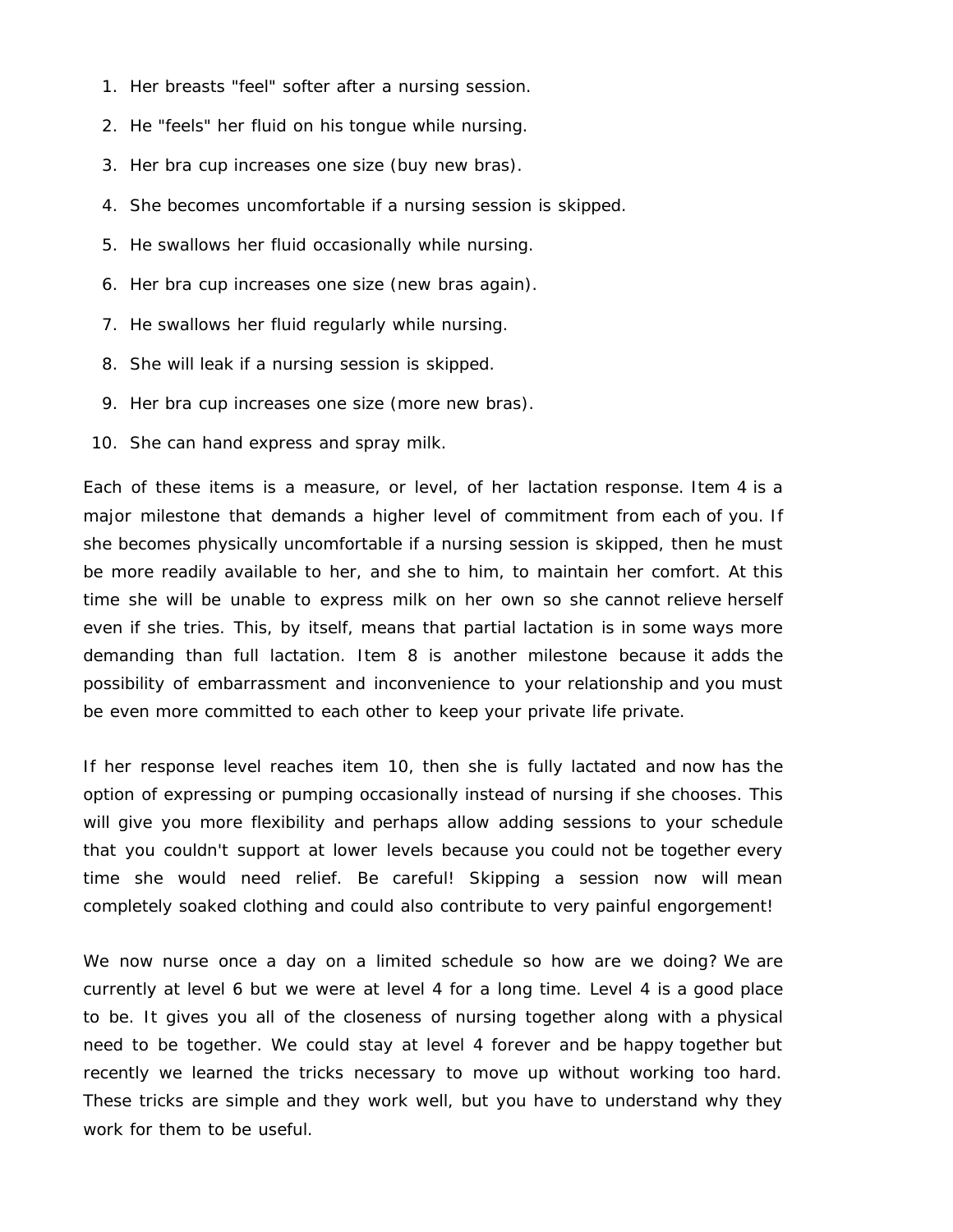Trick 1. Pick a schedule you can stick to and stick to it like glue! This is the single most important step to success on a limited schedule. Do not vary from this schedule more than 10%! If you nurse once a day that means 24 +/- 2.4 hours. So, if you finish nursing at 7:00 am then you must nurse again between the hours of 4:40 am and 9:20 am the next day. If you nurse twice a day that means  $12 +$ /-1.2 hours. So, if you finish nursing at 7:00 am then you must nurse again between the hours of 5:50 PM and 8:10 PM that night. You also must nurse 9 or 10 out of every 10 scheduled nursing sessions. If the schedule you are on cannot be maintained in this manner for at least 30 days then pick a new schedule and stick to it!

Trick 2. Do nurse outside of the schedule if necessary for her comfort! She must be as comfortable as possible so if you miss a scheduled session and she becomes uncomfortable then nurse outside of the schedule as necessary for her comfort if you can. If you cannot she will probably bounce, meaning she will become engorged to the point where she will be too uncomfortable to be nursed for a few days until her breasts "turn off". Her response will drop at least 2 levels and it might be a week or more before she can be nursed again. Bouncing is very discouraging and stressful for both of you.

Trick 3. Do NOT nurse outside of the schedule UNLESS it is necessary for her comfort! This is by far the hardest thing to do. The two of you lead busy lives and have established a schedule you can stick to. Suddenly you have a day or two alone together and add one or more sessions outside of the schedule. When you resume your regular schedule she becomes engorged and bounces because you cannot be together the additional time now that she needs it. This is one of the hard realities of adult nursing and it has happened to us many times. We have just recently identified the cause of this problem and are still learning about it. If she is partially lactating then she can accommodate increased nursing frequency easily, but decreased frequency is especially difficult because she cannot relieve herself. If you must decrease the nursing frequency then you must be together for a few days.

Trick 4. Nurse in sets. Nurse for about 5 minutes on each breast, then rest 5 or 10 minutes for each set. Do 1, 2, or 3 sets in 30 to 60 minutes, then stop until the next scheduled session. A fourth set is usually not productive unless she is very engorged. It is not necessary to do the same number of sets every session, but try to "empty" the breast every time, judging by the softness after nursing. We usually do 2 sets every day during the week and 3 on the weekends. Always snuggle for 5 or 10 minutes afterward, it is about intimacy, not milk.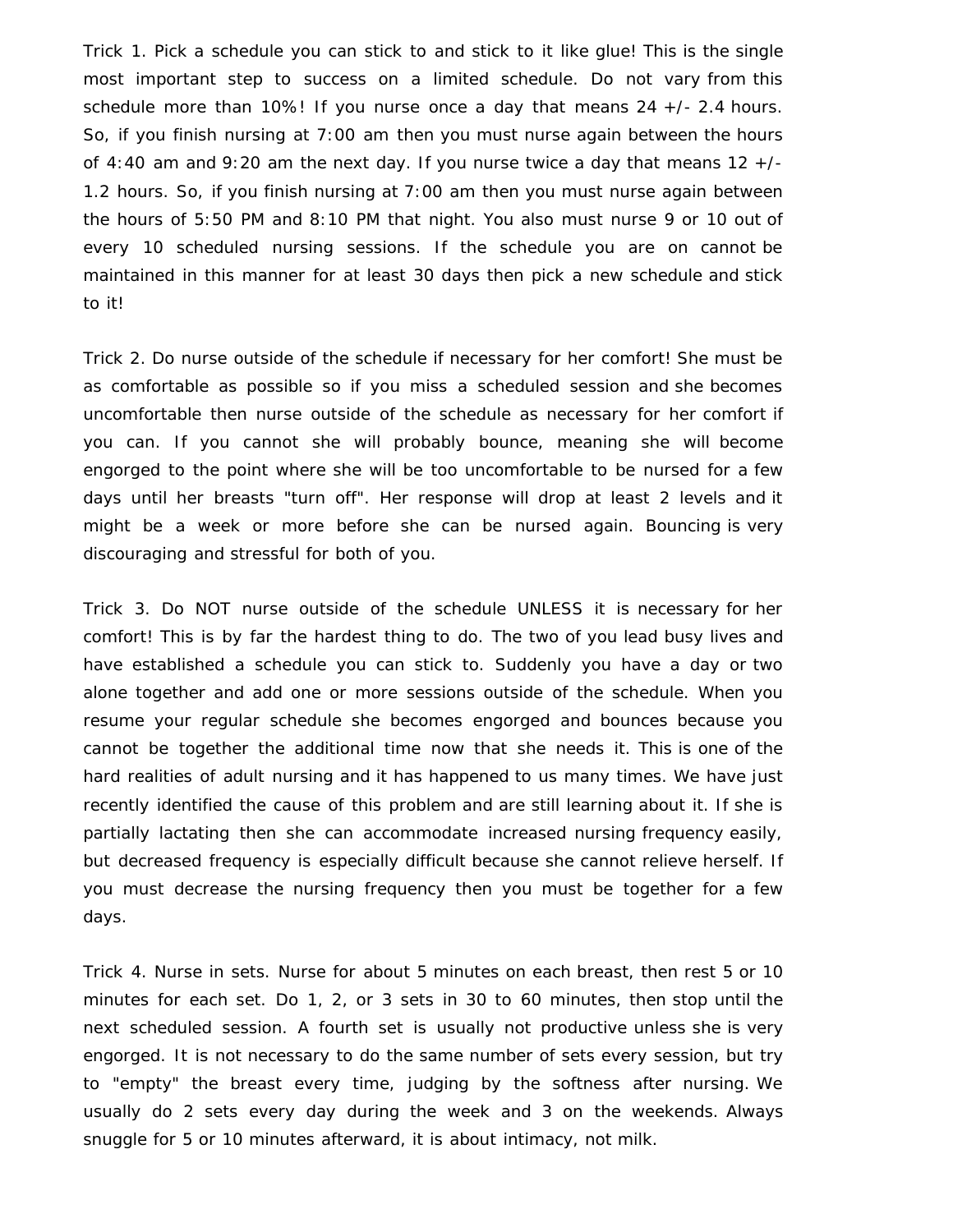>Trick 5. Suckle gently. Sucking hard collapses the milk ducts near the front of the breast. This can happen anytime you are trying to draw out faster than the breast will release. The idea is to stimulate the breast to "let go" of the milk it is holding, not to suck it out through a straw. Time any suction with the opening of your jaw so that the nipple is pulled open around its circumference instead of out, away from the breast. Use only enough suction to hold the nipple and areola in your mouth, and learn how to massage her nipple with your lips and tongue to create a rhythmical open/close motion that will stimulate the breast to release milk into your mouth, rather than trying to suck it out through the nipple.

Trick 6. Modify set time if she is engorged. If her breast is stubborn about releasing any milk, then nurse the breast for a total of 3 to 5 minutes if no milk flows, then stop. If a stubborn breast begins to release milk, then keep nursing this breast until it JUST stops, then stop. If a breast that is giving milk suddenly stops while nursing, then stop also. Once you have stopped for any of these reasons, wait for the next set and try again. If the breast is still stubborn after the second set, then increase the rest time on the third and fourth sets. This technique gives the breast time to respond and dilate milk ducts that may be plugged or collapsed. This also helps to release milk from deeper inside the breast. Don't be surprised if you feel a mouth full of solids (and maybe a bit of nipple pain) when the breast decides to release. If no milk at all is released by the third set, stop until the next scheduled nursing session unless she asks to be nursed.

Trick 7. Don't get discouraged if she seems to dry up for 3 to 5 days each month near her period. Her body is holding onto fluid in preparation for menses and our experience is her breasts do not seem to be engorged or otherwise in distress. This can be stressful if he feels he is not relieving her properly. Nurse her one or two sets each session following the rules in trick 6. Do not skip sessions because you want her breasts to "know" when it is time to nurse.

I hope you now have a better understanding of how to be successful as a nursing couple on a limited schedule. You might be asking how far you can go if you limit your schedule to only once or twice a day? We are currently nursing every morning once a day and have been following the +/- 10% rule faithfully for about 4 months. Since then we have stopped bouncing between level 3 and 5 and are now at level 6 and holding steady. We are both much more comfortable without all that bouncing! Last summer we were able to nurse twice a day on schedule for about two weeks. We nursed one or two sets in the morning and three every night and on the weekends for that time. We went to level 7 briefly before we went on vacation with family and had to alter the schedule, when we did she bounced. We have not